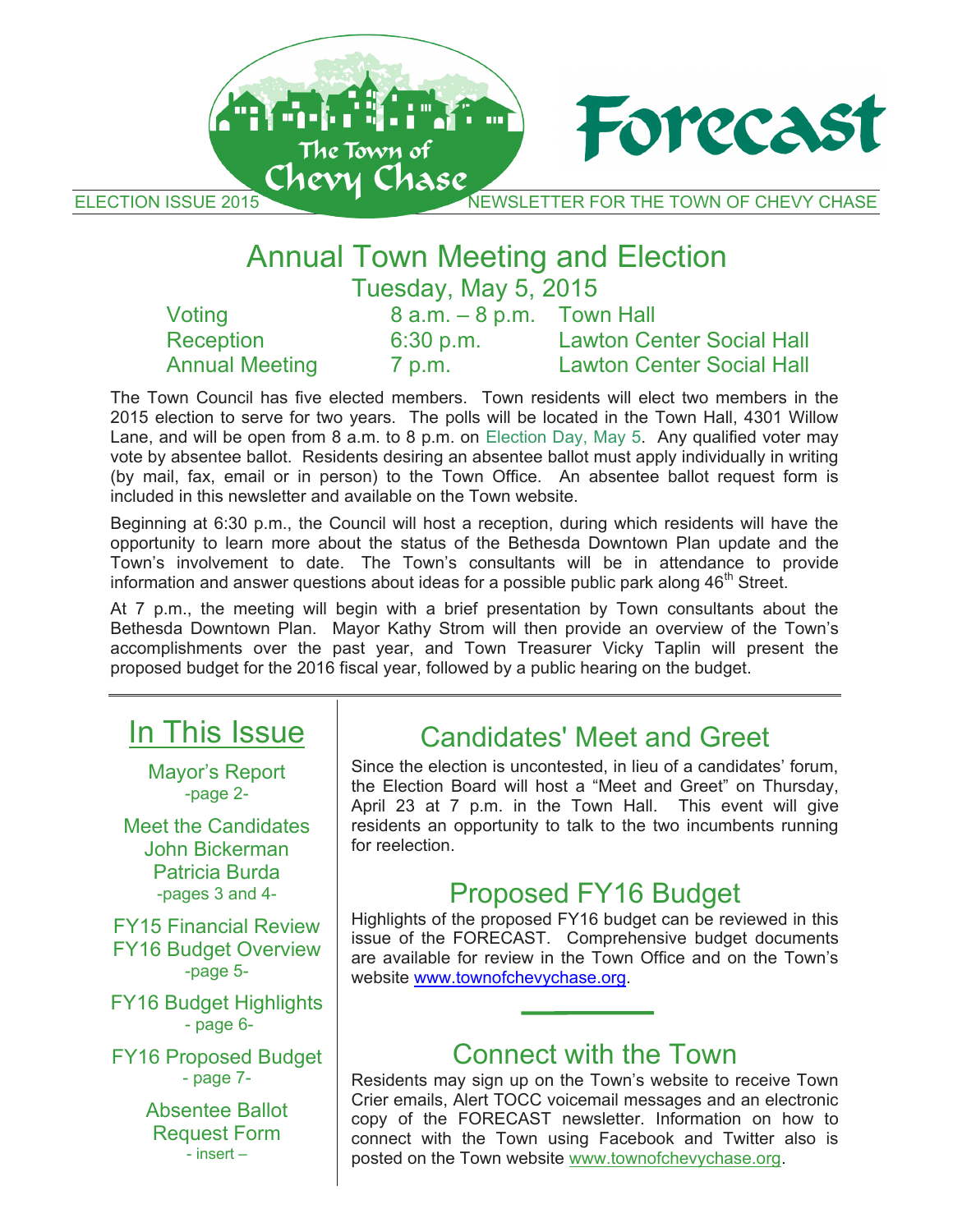## MAYOR'S REPORT Kathy Strom

On behalf of the Town Council, I am pleased to present some of the Town's many accomplishments over the past year.

We maintained a high quality of life in Town by continuing to provide exceptional municipal services; securing our homes and property with 24-hour police coverage and a Neighborhood Watch program; maintaining solid infrastructure; and providing excellent communication to our residents. Specifically we:

- Continued to offer twice weekly household trash collection; single stream recycling collection; yard trash and household organic waste collection; sidewalk snow removal; and street sweeping.
- Repaved many of our roads and repaired and replaced sidewalks and curbs.
- Improved street lighting throughout Town with the installation of seventeen new lights.
- Formed a Power Reliability Task Force to research options to improve electrical service within Town. The Task Force presented its final report to the Town Council in February.
- Installed a "tot lot" at the Lawton Center playground.
- Completed drainage and landscaping improvements in Zimmerman Park.
- Launched Town Facebook and Twitter accounts to provide additional ways to connect with residents.
- Continued support for Chevy Chase @ Home and its services for senior residents.

We continued to be a good steward of our natural environment and offered many programs and services to support environmental preservation and sustainability. Specifically we:

- Planted 86 trees in the public rights-of-way; and planted 35 trees on private property as part of the Town's Native Canopy Tree Planting Program.
- Continued the Private Canopy Tree Maintenance Program, which reimburses residents for some costs to prune canopy trees on private property.
- Reinstituted the Consulting Water Management program, which offers residents the opportunity to obtain free professional advice on improving water drainage on their property.
- Established a RainScapes Rebate and Technical Assistance Program to help defray the cost to residents who install eligible landscape projects as part of the Montgomery County RainScapes Program.
- Established a Land Conservation Rebate Program, which offers financial assistance to residents who donate eligible land conservation easements to the Town.
- Worked with the County to secure the installation of solar panels on the Lawton Community Center.
- Hosted numerous events on various environmental topics, in conjunction with the Town's Climate & Environment Committee.

We continued to monitor and advocate Town interests in proposed development projects on the Town's borders. Specifically we:

- Worked to reduce the impacts of the proposed Purple Line project on the Town.
- Continued to follow the Bethesda Downtown Plan update and developed concept plans for a possible public park along the Town's western border.

And finally, we expanded our special events programming and hosted over 30 social events that not only brought together residents of all ages, but also raised significant funds for important charitable causes in our larger community.

I am sincerely grateful for our dedicated staff and the many volunteers who serve on our various committees, boards and commissions. Thank you all for your hard work and sense of civic duty.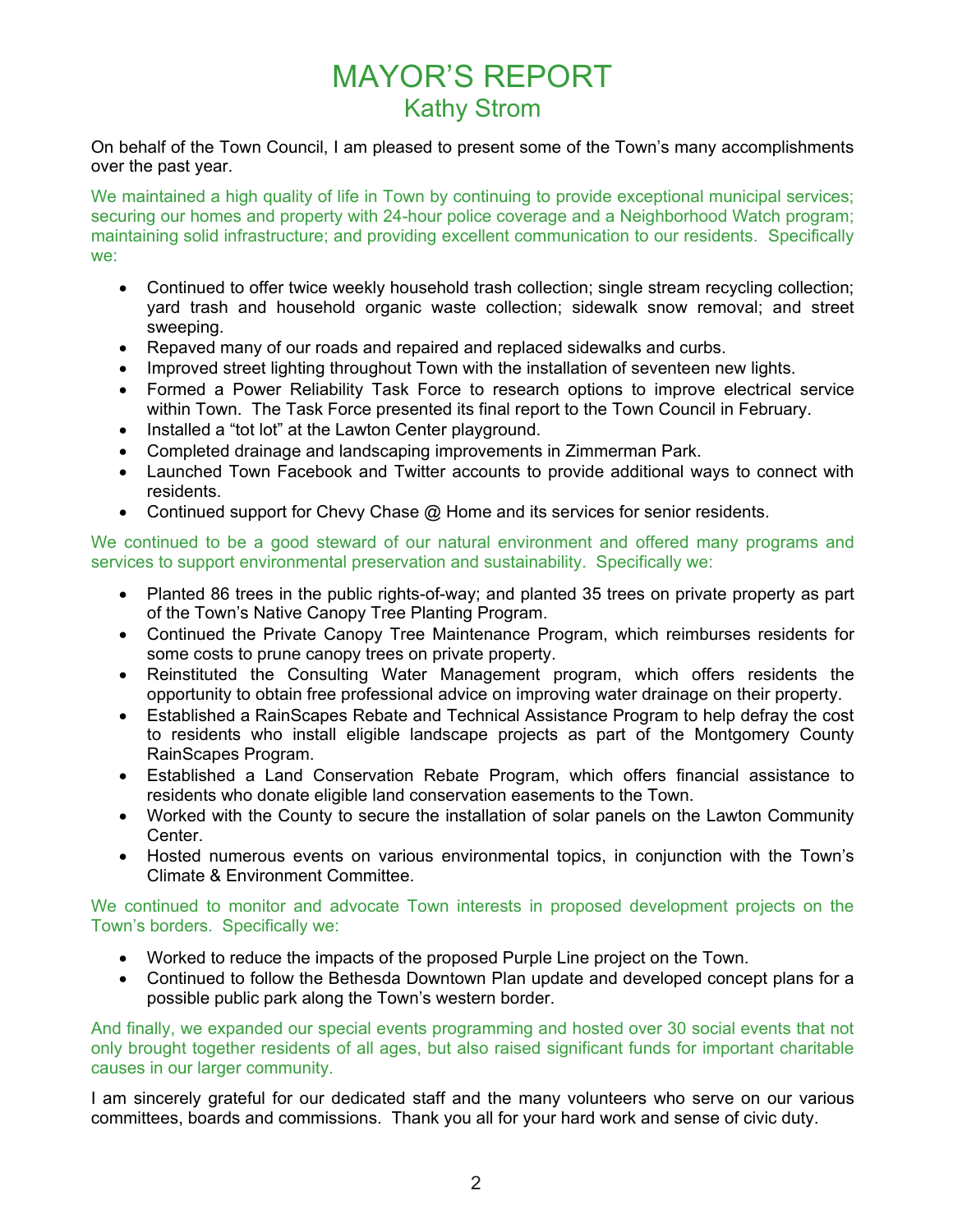# MEET THE CANDIDATES

### John Bickerman 4011 Thornapple Street

**John Bickerman** is a professional mediator and arbitrator, specializing in complex, multiparty environmental, public policy, commercial, and tribal disputes. In his career, he has successfully resolved more than \$3 billion in claims in thirty-five states.

Bickerman is a Visiting Lecturer at Cornell University, where he teaches seminar in environmental mediation, has served as an Adjunct Professor at Georgetown University Law Center and is a past Chair of the American Bar Association's Section on Dispute Resolution.

Prior to beginning his legal career, he was an economist with special expertise in the federal budget, especially needs-based programs for low-income Americans. Bickerman has BS and MS degrees from Cornell University and is a graduate of Georgetown Law Center.

He has a strong commitment to the environment, both professionally and personally. As a professional mediator, he helped facilitate landmark settlements involving the national forests, fisheries and water rights in the arid west. Locally, he negotiated the settlement of a major stormwater runoff case in the Anacostia River. Privately, he's been committed to protecting and improving the environment.

I've lived in Chevy Chase and Bethesda since 1992 and been a resident of the Town since 2006. I'm completing my first term on the Council. I've sought to apply a measure of evenhanded common sense that respects the interests of all of the Town's residents. My core principles are simple:

- Fiscal responsibility as stewards of the tax dollars of the Town's residents, funds should be spent judiciously to benefit the widest number of residents. Core functions should be adequately funded. Care should be taken not to overextend the Town's resources, especially on programs or services that benefit a relatively few members of the community;
- Preserving the Character of the Town when I moved to the area in 1992, I always wanted to live in the Town because of its leafy tranquility, its proximity to Bethesda and its beautiful homes. The Town's lifestyle is threatened by potential overdevelopment of Bethesda and we need to fight back;
- Transparent and Open Governance Town government must be open and accessible to the entire town not just those residents who are able to attend meetings.
- Can't We All Just Get Along Civility between neighbors must be an ongoing goal of the Town's elected representatives. The Town should not pit neighbor against neighbor. For too long, I've seen the Town divided and it shouldn't be that way.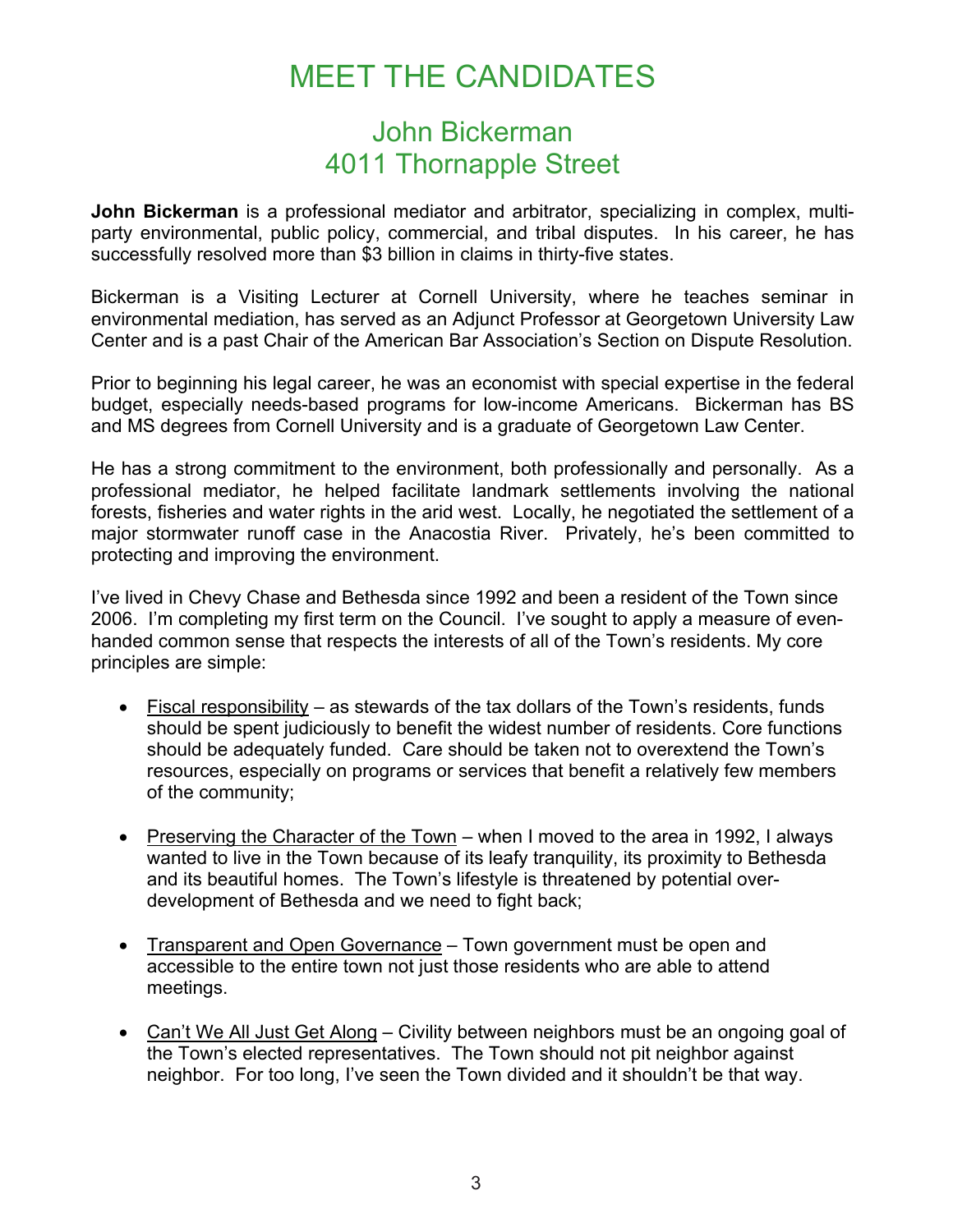# MEET THE CANDIDATES

### Patricia Burda 4108 Woodbine Street

It has been a pleasure and an honor to serve as your councilmember. Over the last several years, you've seen my willingness to listen to residents, my collaborative spirit in solving problems and my dedicated hard work on your behalf. I think I've been a responsible leader, committed to providing quality municipal services, expending funds judiciously and building community spirit by promoting better communication and community-based programming.

I don't kid myself that I could have seen any success without the many Town volunteers. They make special events such as family movie nights and the Fourth of July celebration possible, and they provide the Council direct assistance through participation on committees, boards and special projects. Likewise, we have a dedicated professional staff that keeps the Town running like a top.

**I believe in smart growth**, but it has to be truly smart. I know Bethesda will change, and I personally welcome that change. However, unchecked growth brings chaos to our roads, schools, and quality of life. I will continue to advocate for a balanced approach to Bethesda development.

**I believe in transit, but I think the Purple Line light rail project is ill-conceived.**  Proposals for a countywide rapid bus transit system make much more financial and environmental sense.

**I believe in sensible regulation**. I was here several years ago when the quality of life for many residents was compromised as new houses were inserted in the community by spec developers – building out to property lines, clear-cutting lots, allowing storm water runoff onto adjacent yards. That being said, our ordinances are not carved in stone, and we need to recognize that our code is a living document.

**I believe in respect**. We can disagree, but we need to listen and be thoughtful to different points of view. I have changed my vote based on resident input. I have changed my vote based on facts presented to me. My goal is to make this "our" town.

My background in strategic planning and interior design provide the foundation for my work on behalf of you – thinking and planning for our future and working to create a warm, comfortable place to live. My husband, Joe Guerra, and I have enjoyed our 15 years in the Town where we raised our two children. We are currently empty nesters, but our rescue dog, Stella Blue, makes sure things are never too quiet.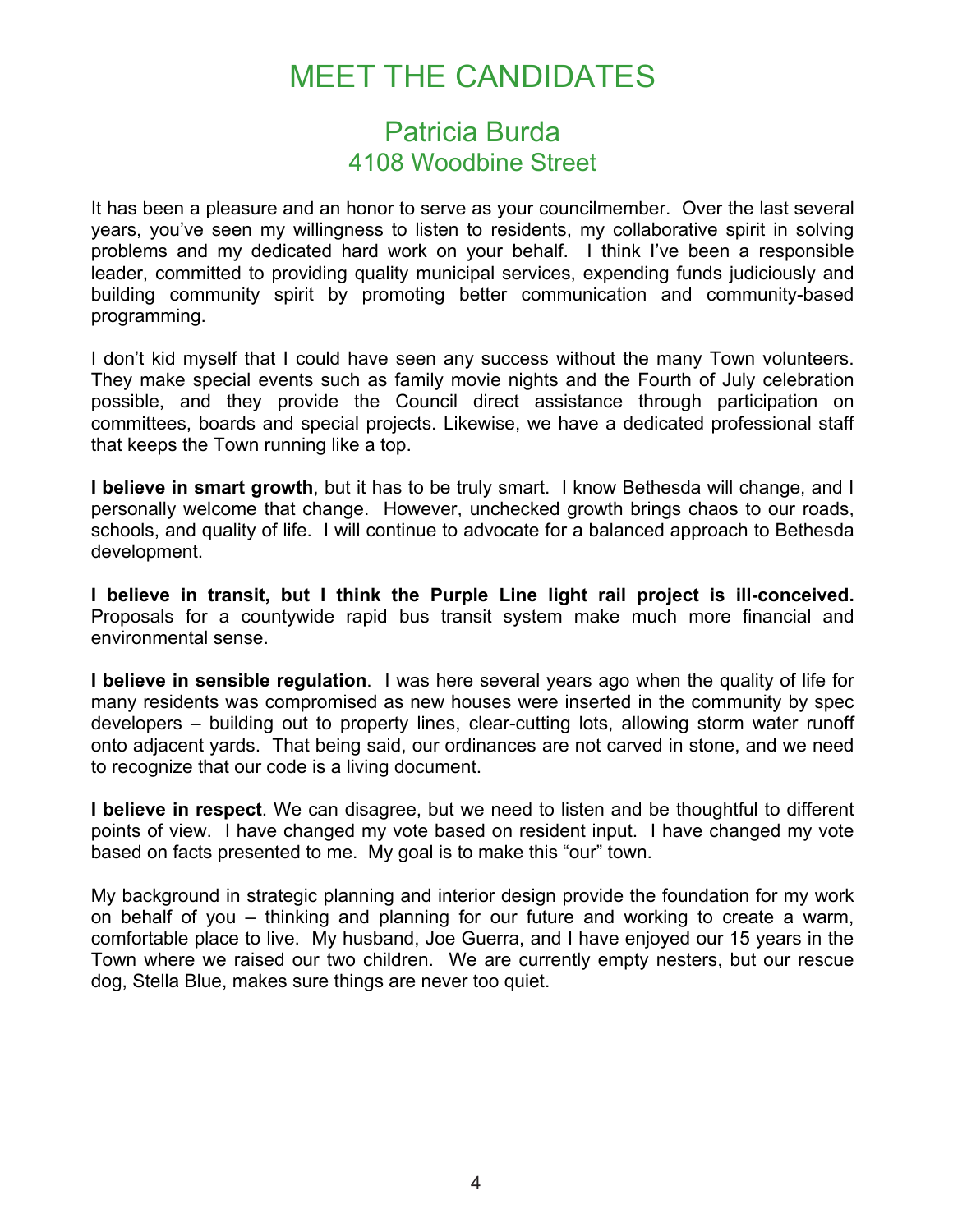## FY16 Budget Public Hearing And Adoption

The Town Council recently approved the proposed budget and tax rates for fiscal year 2016. At the May 5 Annual Meeting, the Town will hold a public hearing during which residents may comment on the proposed **\$3.5 million combined operating and capital budgets** and the **continued elimination of the Town's real estate tax and personal property tax**. Following the public hearing, the Council will adopt the budget, with any modifications to which it agrees, at the May or June Town Council meeting.

### Financial Review & Budget Overview

Over the years, the Town has maintained fiscal soundness through careful planning, including maintaining a healthy reserve balance to fund capital improvements and provide for emergencies or unforeseen expenditures. The Town continues to enjoy sound financial health. However, current projections indicate that income tax revenue for FY15 will be approximately \$1 million less than budgeted due to an over distribution by the state in the previous year. The FY16 budget assumes income tax revenue at the actual FY15 level.

### FY15 Financial Review

#### Revenues

 Total operating revenues are estimated to be \$3,290,972, under budget by \$1,034,028 due primarily to a decrease in income tax revenue as a result of the state's over distribution last year.

#### **Expenditures**

- Total operating expenditures are expected to be \$3,524,807, under budget by \$130,693.
- Total capital project expenditures are expected to be \$910,000, under budget by \$38,500. The Town expended capital funds primarily for infrastructure repairs, new tree plantings and park improvements.

#### General Fund Balance

The Town's reserve balance as of June 30, 2015 is projected to be \$7,503,611.

### FY16 Proposed Budget Overview

#### Revenues

- Total operating revenues are budgeted at \$3,298,000, of which \$2.9 million is projected income tax revenue.
- Town revenue sources: 89.5% from income taxes (\$2.9 million), 2.5% from highway user taxes (\$85,000), and 8% from other sources (\$263,000), including municipal tax duplication reimbursement, cable franchise fees, permit fees, and interest income.

#### **Expenditures**

- Total operating expenditures are budgeted at \$2,780,000. The FY16 operating budget includes funds to continue the Town's high quality municipal services.
- Total capital expenditures are budgeted at \$797,500. The FY16 capital budget includes funds for anticipated infrastructure repairs, additional street lighting and park improvements.
- Total FY16 operating and capital expenditures exceed total budgeted revenues by \$279,500. The Town will use monies from the General Fund to cover the possible shortfall.

#### General Fund Balance

The Town's reserve balance as of June 30, 2016 is projected to be \$7,224,111.

Comprehensive budget documents are available for review in the Town Office and on the Town website: *www.townofchevychase.org.*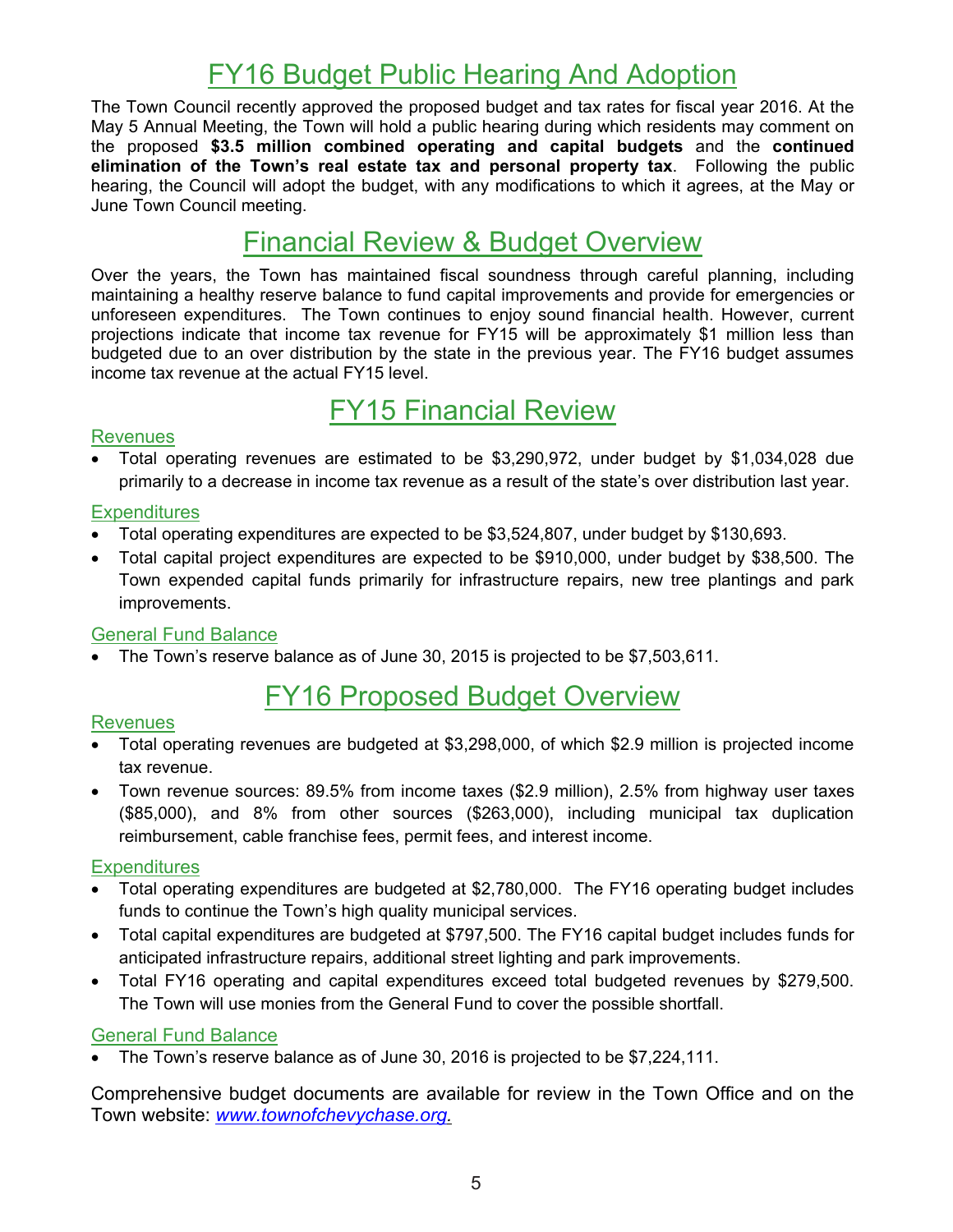## FY16 Proposed Budget Highlights

#### Revenues

#### Property Taxes

The Town Council is proposing the continued elimination of property taxes for FY16.

#### Income Taxes

Given economic uncertainties, and anticipated adjustments to income tax revenue due to an over distribution by the state, the FY16 budget assumes income tax revenue equal to that expected to be received in FY15.

#### **Expenditures**

#### Municipal Services

The FY16 budget includes funds to maintain the Town's excellent municipal services, including twice weekly household trash collection; single stream recycling collection; yard trash and household organic waste collection; sidewalk snow removal; and street sweeping.

#### Employee Salaries

The FY16 budget does not include any salary increases for Town employees.

#### Professional Services for Purple Line Analysis

The FY16 budget does not include funding for services related to the proposed Purple Line project.

#### Charitable Contributions

The FY16 budget does not include funds for charitable contributions given the uncertainty of income tax revenue for the next fiscal year.

#### Environmental Programs

The FY16 budget includes funds to continue the Consulting Water Management Program and Rainscapes Rebate and Technical Assistance Program. As part of the Land Conservation Rebate Program, the Town Council will consider any conservation easement donations and related financial assistance on a case-by-case basis in accordance with the Town's established policies and procedures.

#### Private Tree Planting and Maintenance

The FY16 budget includes funds to continue the Town's Native Canopy Tree Planting Program and Private Canopy Tree Maintenance Program.

#### Montgomery County Police

The FY16 budget maintains funding for 24-hour police coverage.

#### Open Space Acquisition

Open space acquisition is a priority for the Town Council and will be considered on a case-by-case basis in accordance with the Town's established policies and procedures.

#### Street Lighting

The FY16 budget includes funds for new street lights. The Council will continue to research alternative lighting technologies, including LED technology.

The Town Council wants to hear your thoughts on these proposals as well as the FY16 budget as a whole. You are welcome to share your comments at the public hearing on the proposed budget at the Town's Annual Meeting at 7 p.m. on May 5. You also are welcome to submit your comments by e-mail to townoffice@townofchevychase.org or by mail to Town Office, 4301 Willow Lane, Chevy Chase, MD 20815.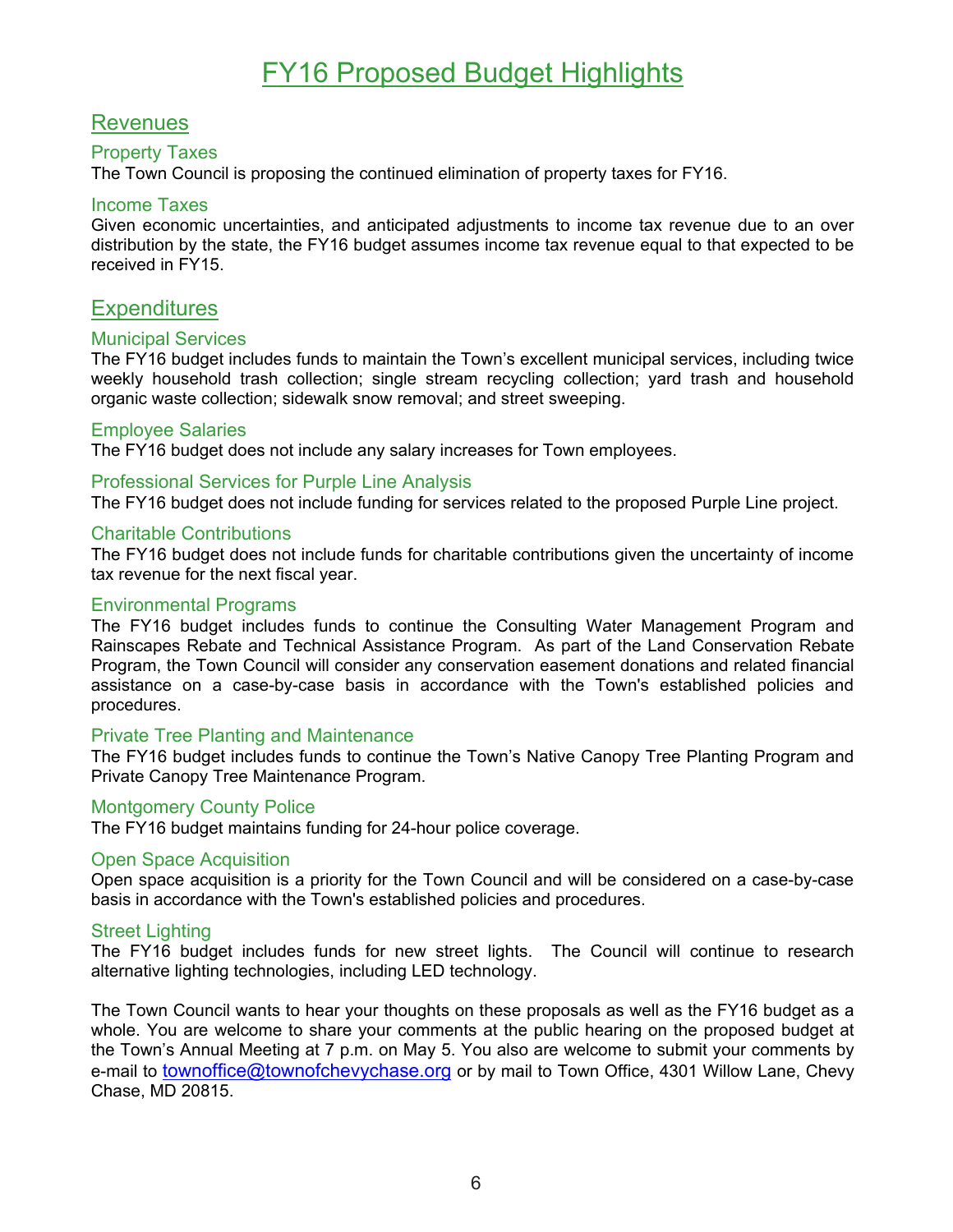# **FY16 Proposed Budget**

| <b>Budget Summary</b>                       | <b>FY14</b>                      | <b>FY15</b>   | <b>FY15</b><br><b>Estimated</b> | <b>FY16</b>   |
|---------------------------------------------|----------------------------------|---------------|---------------------------------|---------------|
|                                             | <b>Actual</b>                    | <b>Budget</b> | <b>Actual</b>                   | <b>Budget</b> |
| <b>OPERATING REVENUES</b>                   |                                  |               |                                 |               |
| <b>Taxes</b>                                |                                  |               |                                 |               |
| <b>Income Taxes</b>                         | 4,046,356                        | 4,000,000     | 2,950,000                       | 2,950,000     |
| <b>Highway User Taxes</b>                   | 73,617                           | 76,000        | 76,000                          | 85,000        |
| Property Taxes @ \$0 for FY15               | 628                              | 0             | 156                             | 0             |
| <b>Subtotal - Taxes</b>                     | 4,120,601                        | 4,076,000     | 3,026,156                       | 3,035,000     |
| <b>Reimbursements and Bank Shares</b>       | 130,807                          | 130,500       | 130,806                         | 130,500       |
|                                             |                                  |               |                                 |               |
| <b>Permit Fees and Cable TV Revenue</b>     | 105,507                          | 96,000        | 110,000                         | 110,000       |
| <b>Other Revenue</b>                        | 24,225                           | 22,500        | 24,010                          | 22,500        |
| <b>TOTAL OPERATING REVENUES</b>             | 4,381,140                        | 4,325,000     | 3,290,972                       |               |
|                                             |                                  |               |                                 | 3,298,000     |
| <b>OPERATING EXPENDITURES</b>               |                                  |               |                                 |               |
| <b>General Government</b>                   |                                  |               |                                 |               |
| Administration                              | 1,336,720                        | 1,592,000     | 1,637,619                       | 1,228,000     |
| <b>Civic Affairs and Community Programs</b> | 320,908                          | 703,000       | 383,888                         | 137,500       |
| <b>Subtotal - General Government</b>        | 1,657,628                        | 2,295,000     | 2,021,507                       | 1,365,500     |
|                                             |                                  |               |                                 |               |
| <b>Public Safety and Code Enforcement</b>   | 515,353                          | 505,000       | 520,000                         | 520,000       |
|                                             |                                  |               |                                 |               |
| <b>Public Works</b>                         |                                  |               |                                 |               |
| Sanitation and Waste Removal                | 382,151                          | 364,500       | 359,300                         | 360,500       |
| Parks, Grounds and Trees                    | 345,272                          | 274,000       | 284,000                         | 286,500       |
| <b>Streets and Roads</b>                    | 265,751                          | 217,000       | 340,000                         | 247,500       |
| <b>Subtotal - Public Works</b>              | 993,174                          | 855,500       | 983,300                         | 894,500       |
| <b>TOTAL OPERATING EXPENDITURES</b>         | 3,166,155                        | 3,655,500     | 3,524,807                       | 2,780,000     |
| <b>CAPITAL EXPENDITURES</b>                 |                                  |               |                                 |               |
| <b>Streets and Roads</b>                    | 589,812                          | 670,000       | 743,000                         | 640,000       |
| Parks, Grounds and Trees                    | 26,349                           | 232,500       | 130,000                         | 142,500       |
| Facilities and Equipment                    | 124,360                          | 46,000        | 37,000                          | 15,000        |
|                                             |                                  |               |                                 |               |
| <b>TOTAL CAPITAL EXPENDITURES</b>           | 740,521                          | 948,500       | 910,000                         | 797,500       |
| <b>CHANGE TO GENERAL FUND BALANCE</b>       | 474,464                          | (279,000)     | (1, 143, 835)                   | (279, 500)    |
| <b>ENDING GENERAL FUND BALANCE</b>          | 8,647,446                        | 8,368,446     | 7,503,611                       | 7,224,111     |
|                                             |                                  |               |                                 |               |
|                                             | <b>FY16 Contingent Reserve</b>   |               |                                 | 1,319,200     |
|                                             | Capital Improvement Plan Reserve |               |                                 | 5,904,911     |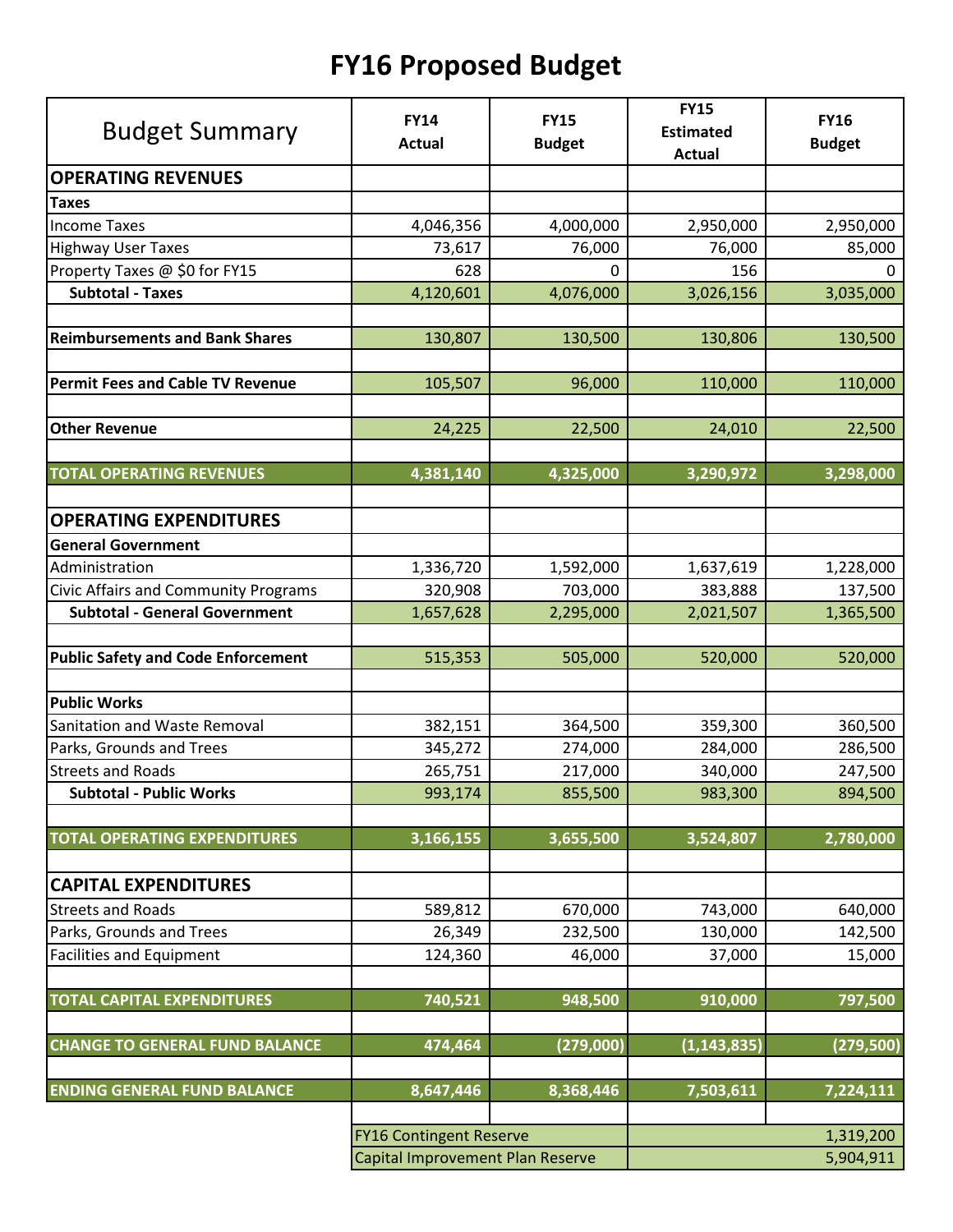### **Town of Chevy Chase**

4301 Willow Lane Chevy Chase, MD 20815

FIRST-CLASS MAIL U.S. POSTAGE PAID SUBURBAN, MD PERMIT NO. 5814

#### **TOWN COUNCIL**

*Kathy Strom, Mayor Patricia Burda, Vice Mayor Al Lang, Secretary Vicky Taplin, Treasurer John Bickerman, Community Liaison* 

> Annual Town Meeting and Election Issue 2015 Election and FY16 Budget Information Enclosed

## Election Day - May 5, 2015

#### Polling Location and Hours: Town Hall, 4301 Willow Lane, 8 a.m. - 8 p.m.

#### Voting Eligibility

To be eligible to vote in the May 5 Town Election, you must be a citizen of the United States, at least eighteen years of age, have resided within the corporate limits of the Town for thirty days preceding the Town election and be a registered, qualified voter of the State of Maryland, Town of Chevy Chase.

#### Voting By Absentee Ballot

Any qualified voter may vote by absentee ballot. Residents desiring an absentee ballot must apply individually in writing (by mail, fax, email or in person) to the Town Office. An absentee ballot request form is included in this newsletter and available on the Town website. Absentee ballots will be available on Tuesday, April 21. The absentee ballot must be returned in the printed envelope provided by the Town. To be counted, any absentee ballot must be received by the Town by 8 p.m. on Election Day, May 5.

#### Election Board

Residents with questions on any aspect of the election are encouraged to contact a member of the Election Board: Steve Lawton, Chair, 301-654-5904; Anthula Gross, 301-652-3017 and Gloria Tristani, 301-215-4005. The Town has contracted with the League of Women Voters to work with the Town's Election Board to administer and monitor the election.